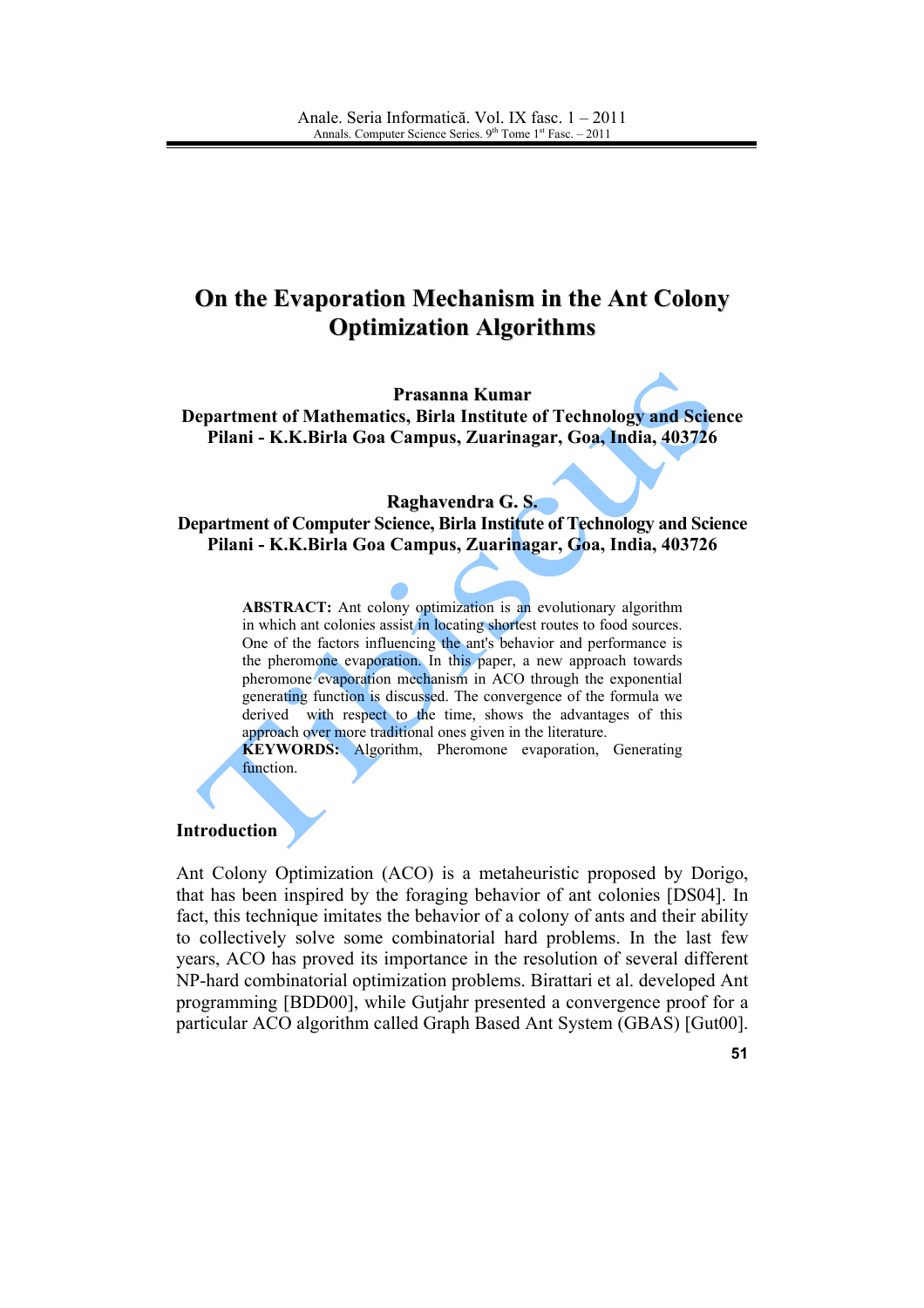Later, Gutjahr demonstrated for a time-dependent modification of the GBAS, that its current solutions converge to an optimal solution with probability exactly equal to 1 [Gut02]. Stutzle and Dorigo presented a short convergence proof for a class of ACO algorithms [SD02], where the global best pheromone update is used, and a lower limit on the range of the feasible pheromone trail is forced. They proved that the probability of finding the optimal solution could be made arbitrarily close to 1 if the algorithm is run for a sufficiently large number of iterations.

### 1. Pheromone Evaporation



It has been observed that a colony of ants is able to find the shortest path to a food source. As an ant moves and searches for food, it lays down a chemical substance called pheromone along its path. As the ant travels, it looks for pheromone trails on its path and prefers to follow trails with higher levels of pheromone deposits. If there are multiple paths to reach a food source, an ant will lay the same amount of pheromone at each step regardless of the path chosen. However, it will return to its starting point quicker when it takes the shorter path, which contains more pheromone. It is then able to return to the food source to collect more food. Thus, in an equal amount of time, the ant would lay a higher concentration of pheromone over its path if it takes the shorter path, since it would complete more trips in the given time. The pheromone is then used by other ants to determine the shortest path to find food as described in [DS04].

During the process, another factor affects on the amount of pheromone deposition namely, evaporation of pheromone, which can be seen as an exploration mechanism that delays faster convergence of all ants towards a suboptimal path. The decrease in pheromone intensity favors the exploration of different paths during the whole search process. In real ant colonies, pheromone trail also evaporate, but as we have seen, evaporation does not play an important role in real ant's shortest path finding. But on the contrary, the importance of pheromone evaporation in artificial ants is probably due to the fact that the optimization problems tackled by artificial ants are much more complex than those real ants can solve. A mechanism like evaporation that by favoring the forgetting of errors or of poor choices done in the past plays the important function of bounding the maximum value achievable by pheromone trails. In S-ACO, the pheromone evaporation is interleaved with pheromone deposit of ants. After each ant

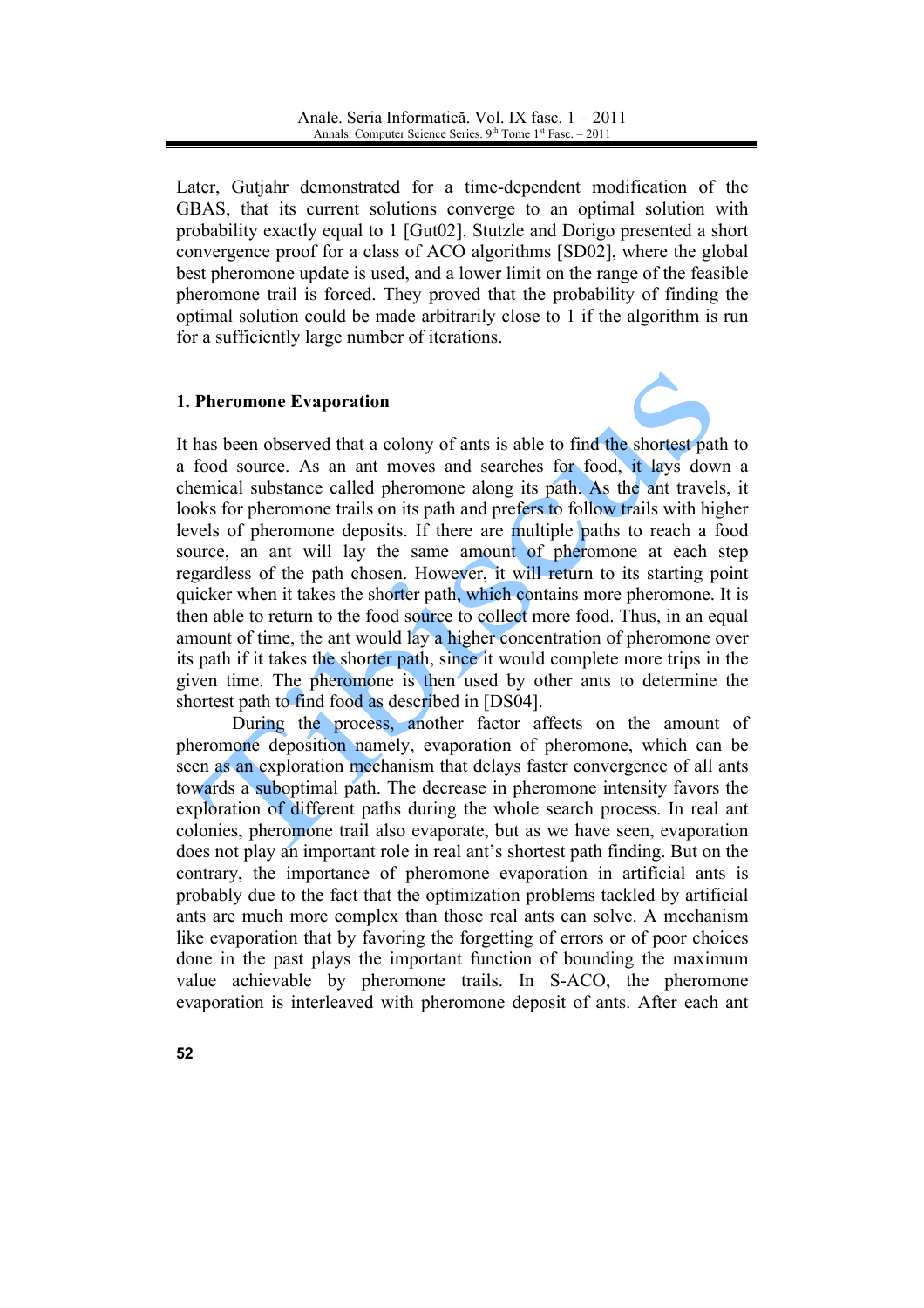has moved to a next node according to ant's search behavior, pheromone trails are evaporated by applying the following equation to all arcs;

$$
\tau_{ij} \leftarrow (1 - \rho)\tau_{ij}, \qquad \forall i, j \in A
$$

where  $\rho \in [0, 1]$  is a parameter, A is the set of all nodes in the problem and  $\tau_{ii}$  is the artificial pheromone trail associated with each arc (i, j). The value of pheromone evaporation lies between 0 and 1. For further details one can refer [DS04].

As pheromone evaporation plays some role in the efficiency of the algorithm, an effective formula for finding the rate at which the evaporation occurs is needed. We have come up with such a new formula, which improves all such attempts done by the researchers in the past. In fact, here we discuss in detail, the mathematical aspects and also more importantly, the convergence of the formula to authenticate its validity. Now we prove our results, which are motivated by a paper due to E. Foundas and A. Vlachos [FV06].

**Theorem 1.** Let the pheromone evaporation at time t be  $\rho$ , where the value of  $\rho_t$  lies in the closed interval [0, 1]. Now the recurrence relation for the evaporation of pheromone at time  $t+1$  is given by

$$
\rho_{t+1} = \alpha \rho_t + \beta (1 - \rho_t) = k \rho_t + \beta \tag{1}
$$

where  $\alpha$ ,  $\beta$  are two constants such that  $0 \le \alpha, \beta \le 1$  and  $k = \alpha - \beta$ . Proof. It is obvious that the formula given above is well defined at  $t+1$ . By hypothesis,  $\rho_t$  at time t must lie in the interval [0, 1]. Thus if we show the value of  $\rho_{t+1}$  is always in [0, 1], the proof is done.

We write  $f(\rho_t) = \rho_{t+1}$ . Then from (1) it follows that  $f'(\rho) = \alpha - \beta$ . But then  $f'(\rho) = 0$  if  $\alpha = \beta$ , which leads us to conclude that the maximum value of  $\rho_{t+1}$  is just  $\beta$ , which is less than 1. It is quite obvious that the minimum value of  $\rho_{t+1}$  is achieved only at  $\alpha = \beta = 0$ , in which case  $\rho_{t+1} = 0$ . Thus we have  $0 \le \rho_{t+1} \le 1$ .

Now we establish a new expression for the pheromone evaporation through exponential generating function. In fact, we prove,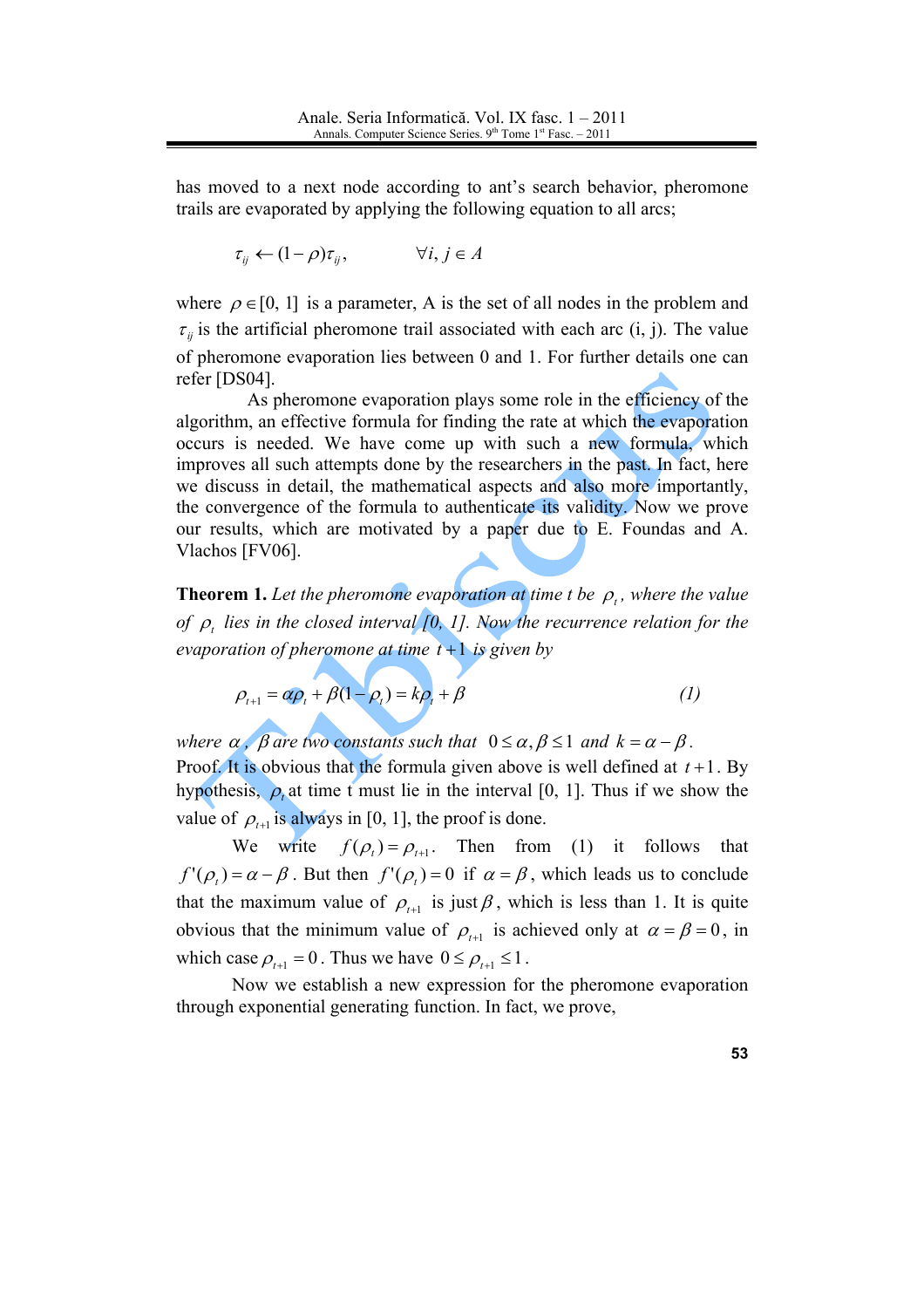**Theorem 2.** Let the pheromone evaporation at time t be  $\rho_t$ , where the value of  $\rho$ , lies in the closed interval [0, 1] and the rate at which the evaporation occurs be given by the formula (1) with the additional condition  $\alpha \geq \beta$ . Then

$$
\rho_t = \frac{\beta(1 - k^t)}{1 - k} \quad \text{if} \quad k \neq 1. \tag{2}
$$

Proof. The exponential generating function for  $\rho_t$  is given by,

$$
f(x) = \sum_{t=0}^{\infty} \rho_t \frac{x^t}{t!} = \rho_0 + \sum_{t=1}^{\infty} (k\rho_{t-1} + \beta) \frac{x^t}{t!}
$$
  
=  $\rho_0 + k \sum_{t=1}^{\infty} \rho_{t-1} \frac{x^t}{t!} + \beta \sum_{t=0}^{\infty} \frac{x^t}{t!}$   
=  $\rho_0 + k \sum_{t=0}^{\infty} \rho_t \frac{x(t+1)}{(t+1)!} + \beta e^x$ .

But then,

$$
f'(x) = k \sum_{t=0}^{\infty} \rho_t \frac{x(t)}{t!} + \beta e^x = kf'(x) + \beta e^x.
$$

Thus we have a first order, first degree, linear differential equation in x as follows;

$$
\frac{dy}{dx} - ky = \beta e^x \tag{3}
$$

Where  $y = f(x)$ . One can easily find its general solution which is given by

$$
y = \frac{\beta e^x}{1 - k} + c e^{kx},
$$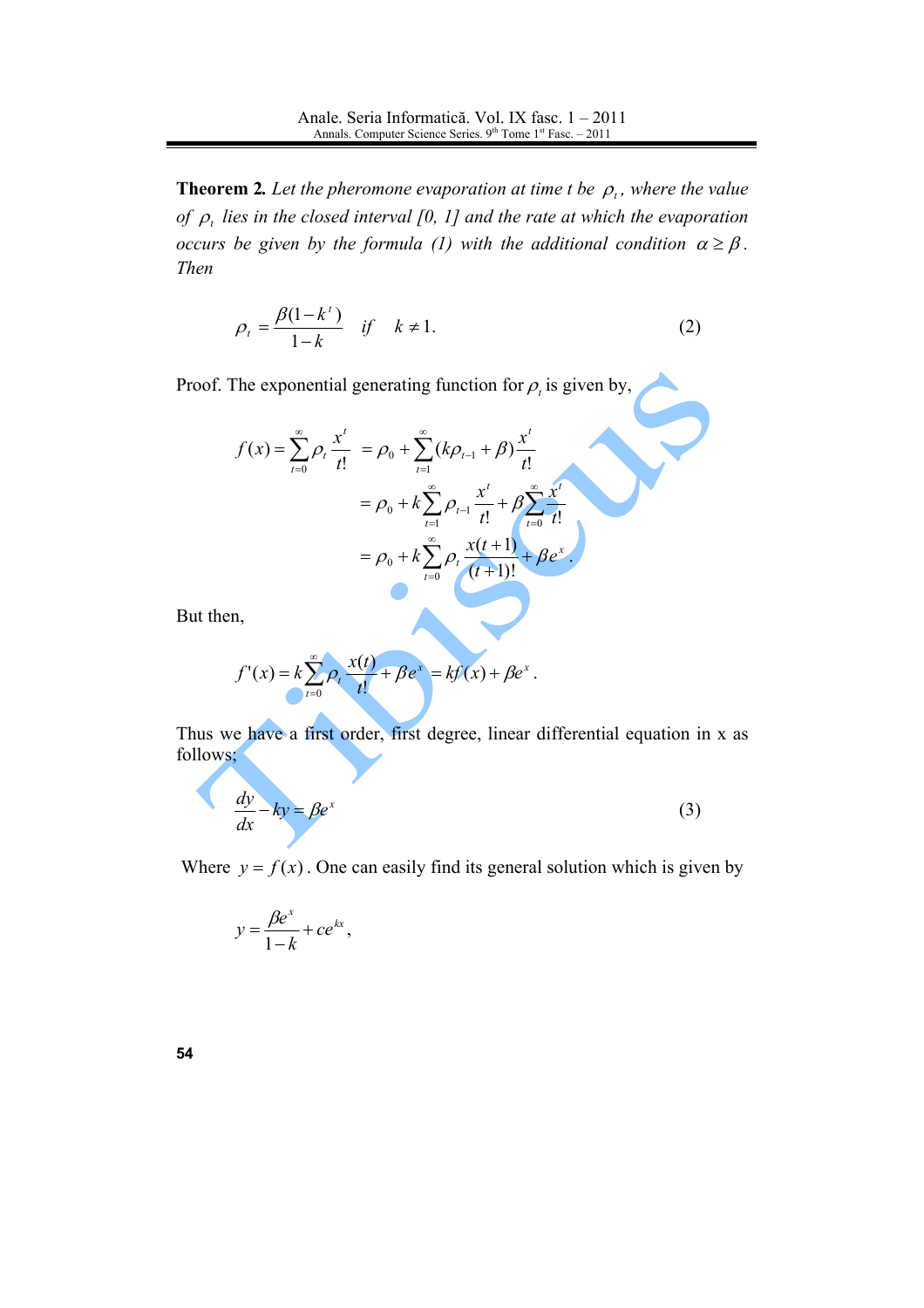where  $k \neq 1$  and c being an arbitrary real constant. By taking  $c = -\frac{\beta}{1-k}$ , we get a particular solution of  $(3)$  as

$$
y=\frac{\beta}{1-k}(e^x-e^{kx}).
$$

Hence, we have established an identity

$$
f(x) = \sum_{t=0}^{\infty} \rho_t \frac{x^t}{t!} = \frac{\beta}{1-k} \sum_{t=0}^{\infty} (1-k^t) \frac{x^t}{t!}.
$$

The comparison of corresponding coefficients in the above two power series yields the desired formula (2).

**Remark 1.** The value of  $\rho$ , must be taken as the initial pheromone evaporation value  $\rho_0$ , if  $\alpha = 1$ ,  $\beta = 0$  in other way if  $k = 1$ . Readers should observe that the above conclusion is not arbitrarily drawn. It can be verified, just by substituting the values  $\alpha = 1$ ,  $\beta = 0$  in identity (1).

**Remark 2.** One can easily see that the theorem 2 and the remark 1 can be combined to get the expression for all values of k such that  $0 \le k \le 1$  as follows:

$$
\rho_t = \frac{\beta(1 - k^t)}{1 - k} \quad \text{if} \quad k \neq 1
$$
\n
$$
= \rho_0 \quad \text{if} \quad k = 1. \tag{4}
$$

**Theorem 3.** The value of  $\rho$ , given by (4) converges.

Proof. From the theorem 2.2, we have,  $\rho_t = \frac{\beta(1 - k^t)}{1 - k}$  if  $k \neq 1$ . We are aware of the fact that  $t \to \infty \Rightarrow k^t \to 0$  if  $k \neq 1$ . Therefore,

$$
\lim_{t \to \infty} \rho_t = \frac{\beta}{1 - k} \quad \text{if} \quad k \neq 1.
$$